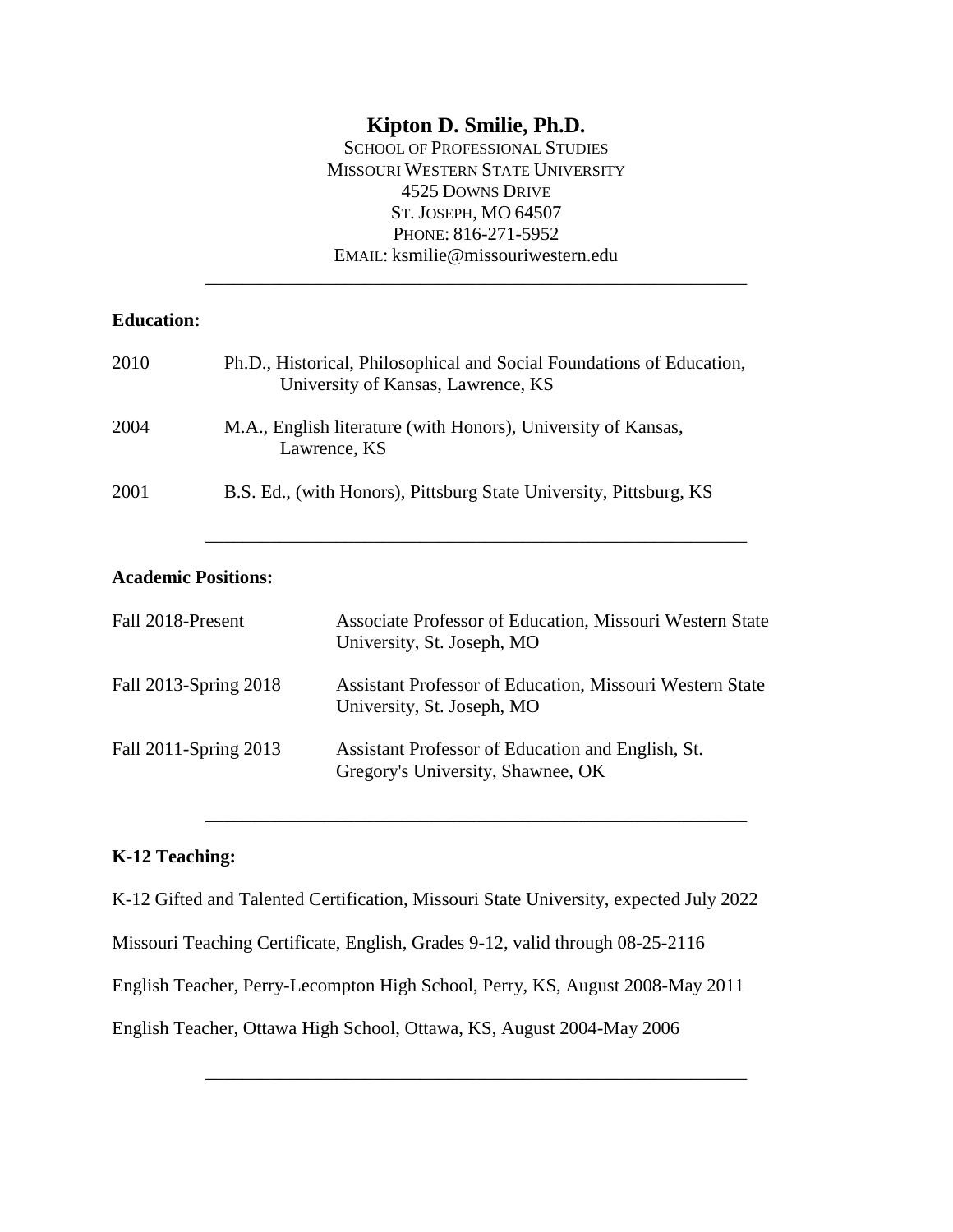### **Publications:**

#### *Peer reviewed*

- **Smilie, K. D.** (Forthcoming). Progressive paradox: The origin story of school janitors in the United States**.** *History of Education*.
- **Smilie, K. D.** (Forthcoming). Liminal lunch: Disclosure and discursion in the school cafeteria. *Educational Theory*.
- Smilie, E. K., & **Smilie, K. D.** (Forthcoming). Boethius's other wheel: Restorative justice circles in *The Consolation of Philosophy* and contemporary schools. *Carmina Philosophiae*: *The Journal of the International Boethius Society*.
- Smilie, E. K., & **Smilie, K. D.** (Forthcoming). "Whatever thing Death be": Death education in *Paradise Lost*. *Studies in Medieval and Renaissance Teaching*.
- **Smilie, K. D.** (2022). Death education's "period of popularity": Lessons for contemporary p-12 schools in the United States during the COVID-19 pandemic. *Death Studies*, *46*(1), 65- 77. Special Issue: Loss and Grief in the COVID-19 Pandemic.
- **Smilie, K. D.**, & Smilie, E. K. (2021). Medieval ways: Vocational pedagogy in Dante and Chaucer. *Journal of Thought*, *55*(3-4), 3-19.
- Smilie, E. K., & **Smilie, K. D.** (2021). Epic limitations: Homeric depictions of teacher dispositions. *Journal of Educational Thought*, *54*(2), 157-174.
- Rislow, M. A., & **Smilie, K. D.** (2021). Art history's agility: K-12 practices for higher education consideration. *Arts Education Policy Review*, *122*(4), 211-223.
- **Smilie, K. D.** (2020). Sex, death, and alienation: The burdened history of classroom pets in the American curriculum. *Paedagogica Historica: International Journal of the History of Education*. https://www.tandfonline.com/doi/full/10.1080/00309230.2020.1822889
- Smilie, E. K., & **Smilie, K. D.** (2019). Little schools on the prairie: Depictions of social capital in the works of Laura Ingalls Wilder. *Great Plains Quarterly*, *39*(4), 363-382. *Nominated for the 2020 David D. Anderson Award for Outstanding Essay in Midwestern Literary Studies (Society for the Study of Midwestern Literature)*.
- **Smilie, K. D.** (2019). Irving Babbitt and the service-learning ethic: An early critique of Deweyan Progressivism. *Michigan Journal of Community Service Learning*, *25*(1), 55- 61.
- Smilie, E. K., & **Smilie, K. D.** (2019). Chaucer's cautionary tale: Critical thinking and pranking. *Studies in Medieval and Renaissance Teaching*, *26*(1), 77-89.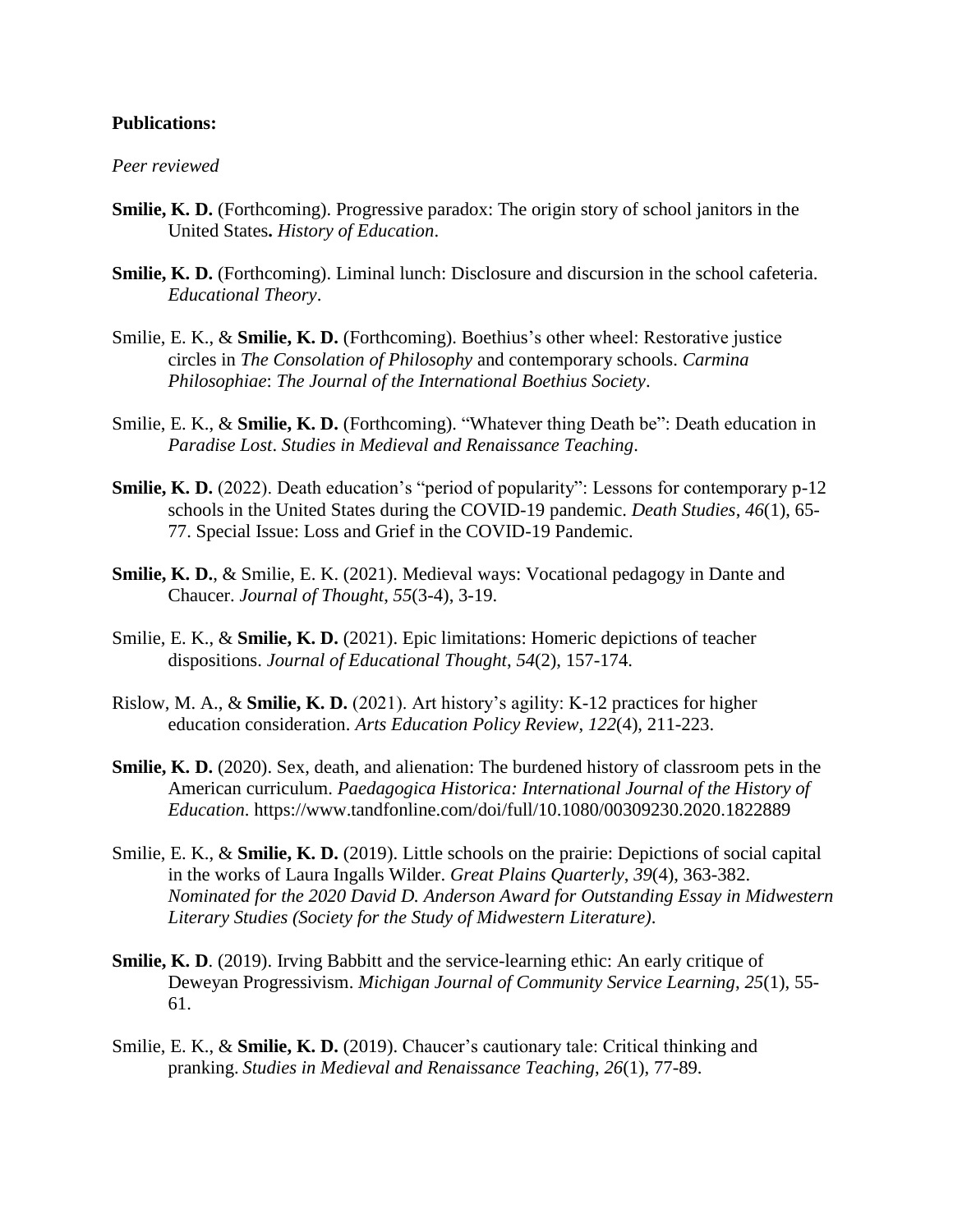- Smilie, E. K., & **Smilie, K. D.** (2018). Physical possibilities: Pedagogical presence in Chaucer. *postmedieval: a journal of medieval cultural studies, 9*(3), 367-387. Special Issue: Queer Manuscripts.
- **Smilie, K. D.**, & To, Y. M. (2018). Unifying assessment: Collaborative opportunities within specialized accreditation of educator preparation programs. *Intersection*, 56-59.
- To, Y. M., & **Smilie, K. D.** (2017). Assessing in the red: How to keep quality-of-assessment prospering. *Intersection*, 26-30.
- Smilie, E. K., & **Smilie, K. D.** (2017). Pedagogical perseverance past and present: Chaucer grades grit. *Midwest Quarterly*, *58*(4), 349-370.
- **Smilie, K. D.** (2016). Unthinkable allies?: John Dewey, Irving Babbitt and "the menace of the specialized narrowness." *Journal of Curriculum Studies*, *48*(1), 113-135. Special Issue: Rethinking John Dewey's *Democracy and Education* on its Centennial.
- Smilie, E. K., & **Smilie, K. D.** (2014). Re-imagining the class clown: Chaucer's clowning clerics. *Interdisciplinary Humanities*, *31*(3), 32-52.
- Rice, S., & **Smilie, K. D.** (2014). In Plato's shadow: Curriculum differentiation and the comprehensive American high school. *Educational Studies*, *50*(3), 231-245.
- **Smilie, K. D., & Smilie, E. K. (2014). Teachers walking and talking with students: The lost** social capital of the nineteenth century. *American Educational History Journal*, *41*(1), 41-57.
- **Smilie, K. D.** (2013). "Piercing the dome": The English teacher's role in democracy, leisure, and the Common Core State Standards. *English Journal*, *103*(2), 38-44.
- **Smilie, K. D.** (2013). Bookends of the 20th century: Irving Babbitt, E.D. Hirsch, and the humanist curriculum. *American Educational History Journal*, *40*(1), 153-170.
- **Smilie, K. D.** (2012). Humanitarian and humanistic ideals: Charles W. Eliot, Irving Babbitt, and the American curriculum at the turn of the 20<sup>th</sup> century. *Journal of Thought*, 47(2), 63-84.

#### *Invited*

Bashinski, S. M., & **Smilie, K. D.** (2018). "Social consequences" of school lunch for students who receive special education services: A critical outlook. In S. Rice & A. G. Rud (Eds.), *Educational Dimensions of School Lunch: Critical Perspectives* (135-155). Cham, Switzerland: Palgrave Macmillan. *This book received the Society of Professors of Education's 2019 Outstanding Book Award.*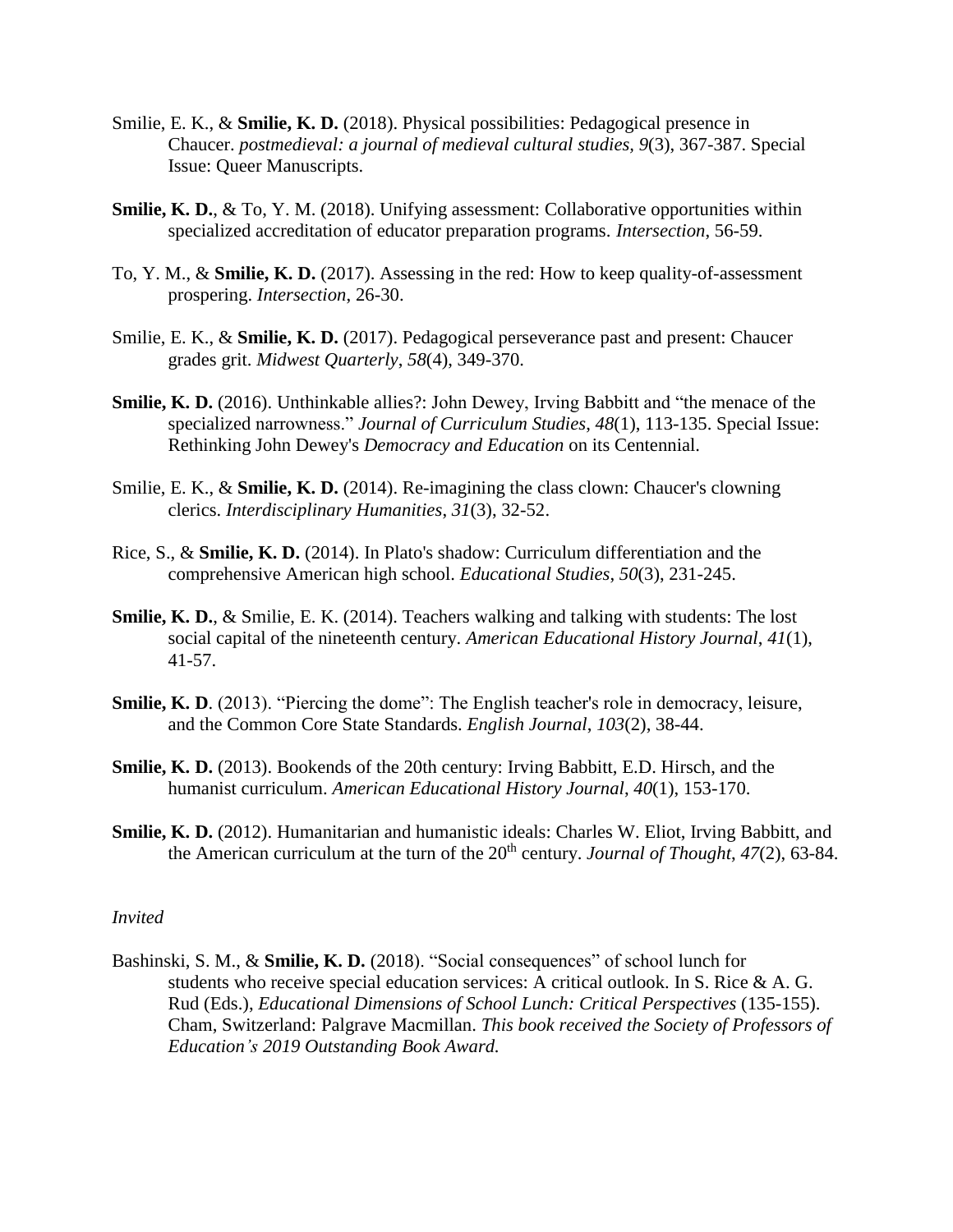- **Smilie, K. D.** (2013). Time to eat: School lunch and the loss of leisure in education. *Journal of Thought*, *48*(2), 49-64.
- **Smilie, K. D.** (2001). Surfing with the Bard and other useful websites. *Kansas English: The Journal of the Kansas Association of Teachers of English*, *86*(1) 28-33.

### *Under Review*

- **Smilie, K. D.** (Revise and resubmit). Patrolling and controlling the streets: The origin of safety patrols in U.S. schools.
- **Smilie, K. D.** (Revise and resubmit). Fat students and food: Exploring the "social consequences" of the school cafeteria.

#### *In Progress*

**Smilie, K. D.** Sanitation, security, surveillance, and stuff: The origins of school lockers in the United States.

\_\_\_\_\_\_\_\_\_\_\_\_\_\_\_\_\_\_\_\_\_\_\_\_\_\_\_\_\_\_\_\_\_\_\_\_\_\_\_\_\_\_\_\_\_\_\_\_\_\_\_\_\_\_\_\_\_\_

#### **Presentations:**

- **Smilie, K. D.**, & Adams, B. L. (2021, October). *Educational historians and the COVID-19 crisis: New entryways into teacher education*. Paper presented at the Organization of Educational Historians Conference, Virtual.
- Smilie, E. K., & **Smilie, K. D.** (2021, June). *Death education in* Paradise Lost. Paper presented at the Rocky Mountain Medieval and Renaissance Association Conference, Virtual.
- **Smilie, K. D.** (2020, November). *Sex, death, and alienation: The burdened history of classroom pets in the American curriculum*. Paper presented at the History of Education Society Conference, Virtual.
- **Smilie, K. D.**, & Rislow, M. A. (2020, October). *Art history and the k-12 art classroom: Historical lessons for higher education*. Paper presented at the Organization of Educational Historians Conference, Virtual.
- **Smilie, K. D.**, & Smilie, E. K. (2019, October). *Liminal spaces on the prairie: Playgrounds in the works of Laura Ingalls Wilder*. Paper presented at the Organization of Educational Historians Conference, Kansas City, MO.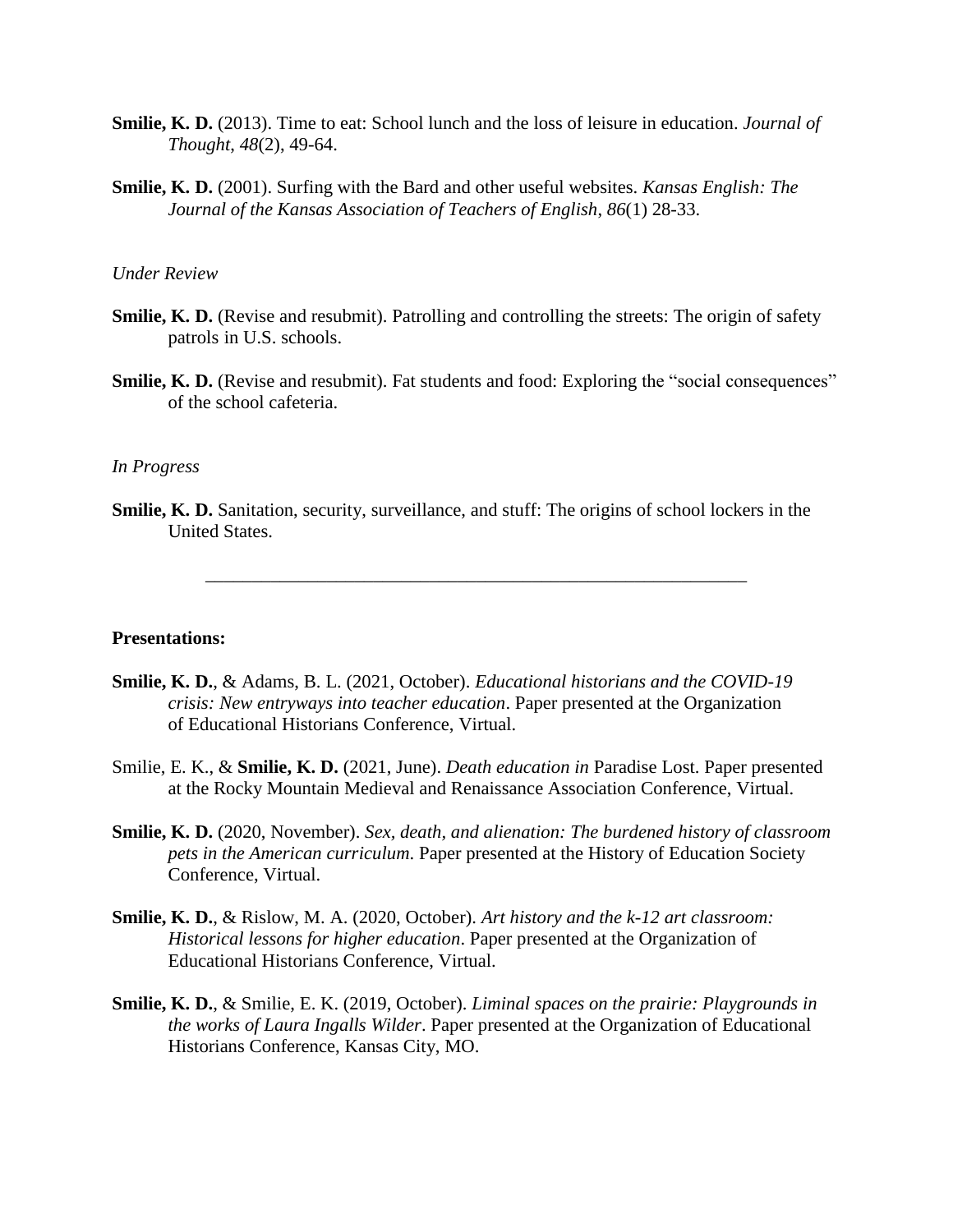- **Smilie, K. D.**, & Smilie, E. K. (2018, October). *Social capital (and its dark side): Educational relationships in the works of Laura Ingalls Wilder*. Paper presented at the Critical Questions in Education Symposium, Kansas City, MO.
- Smilie, E. K., & **Smilie, K. D.** (2018, September). *Criticizing critical thinking in Chaucer's friar's and summoner's tales*. Paper presented at the Mid-America Medieval Association's 42nd Annual Conference, Lawrence, KS.
- **Smilie, K. D.**, Bogle-Irvine, D., & Frieling, D. (2018, February). *The four Cs and civic responsibility*. Paper presented at the Missouri Council for the Social Studies Conference, Kansas City, MO.
- **Smilie, K. D.** (2017, November). *Memorial panel session: The life and work of Dr. Barry Franklin*. Paper presented at the History of Education Society Conference, Little Rock, AR.
- **Smilie, K. D.**, & Rislow, M. A. (2017, November). *Art history's history: Precarious positioning in the p-12 curriculum*. Paper presented at the History of Education Society Conference, Little Rock, AR.
- Smilie, E. K., & **Smilie, K. D.** (2017, September). *Model students: Beowulf, Chaucer, and Laura Ingalls Wilder*. Twenty-Fourth Annual Victor J. Emmett Memorial Lecture. Lecture given at Pittsburg State University, Pittsburg, KS.
- **Smilie, K. D.**, & Smilie, E. K. (2017, July). *Little schools on the prairie: Social capital in the works of Laura Ingalls Wilder*. Paper presented at the Laura Ingalls Wilder Legacy & Research Association's National Conference, Springfield, MO.
- Smilie, E. K., & **Smilie, K. D.** (2016, September). *Exercising teachers' bodies: Physical specimens in the* Canterbury Tales*.* Paper presented at the Mid-America Medieval Association 40th Annual Conference, Emporia, KS.
- **Smilie, K. D.** (2016, March). *Opening the book of secondary literacy: New DESE requirements for secondary education candidates*. Paper presented at the Missouri Association of Colleges for Teacher Education's Spring 2016 Conference, Lake of the Ozarks, MO.
- **Smilie, K. D.** (2015, November). *The doubts of service-learning past (and present): Irving Babbitt, Charles W. Eliot, and John Dewey*. Paper presented at the History of Education Society Conference, St. Louis, MO.
- Smilie, E. K., & **Smilie, K. D.** (2015, October). *Due grit: Pedagogical perseverance in the*  Canterbury Tales*.* Paper presented at the Southeastern Medieval Association Conference, Little Rock, AR.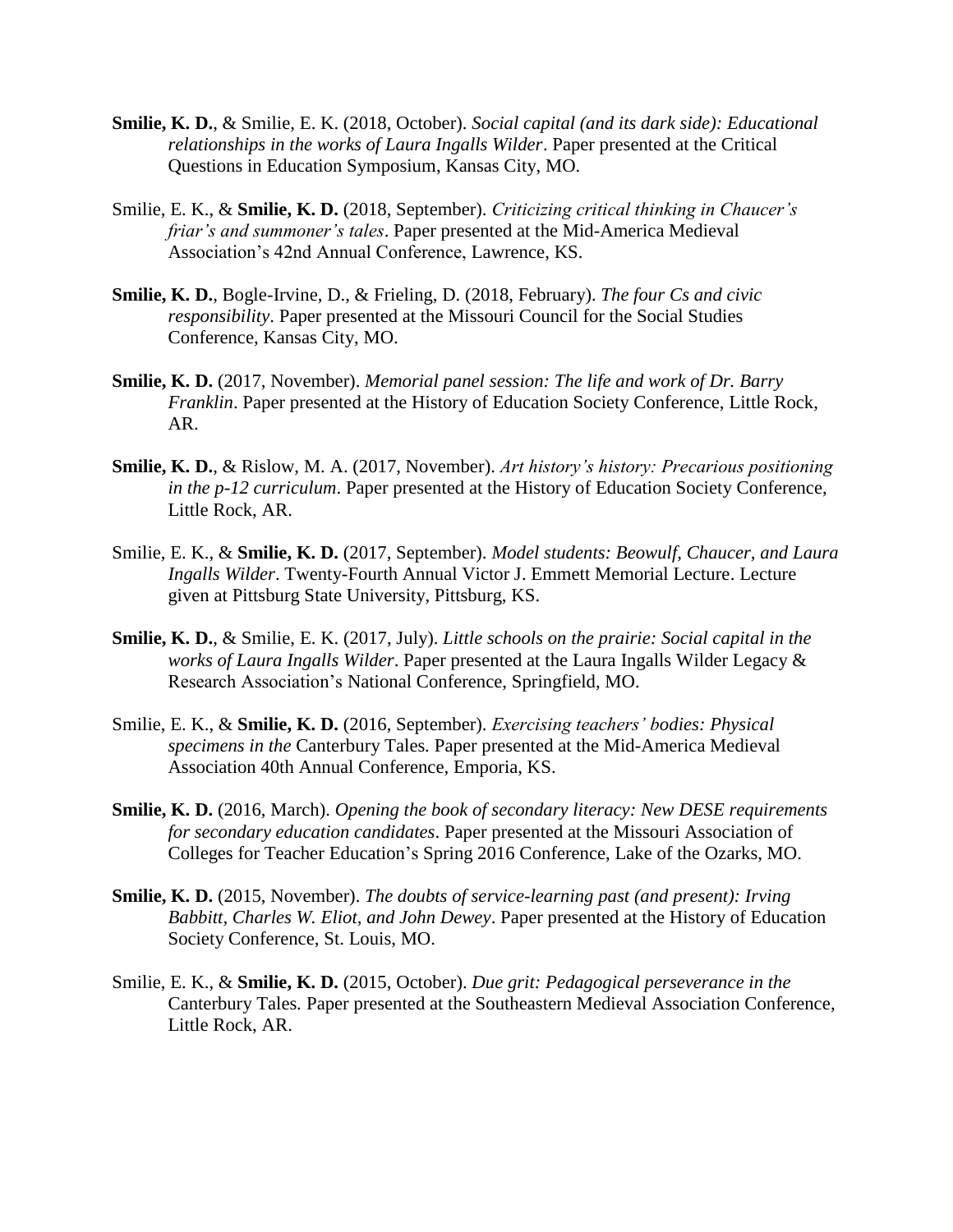- **Smilie, K. D.** (2015, September). *A "more messy" voice: Albert O. Hirschman's critique of the school voucher system*. Paper presented at the Organization of Educational Historians Conference, Chicago, IL.
- Smilie, E. K., & **Smilie, K. D.** (2015, February). *Chaucer's exchange students: Class clowns then and now.* Paper presented at the Mid-America Medieval Association's 39<sup>th</sup> Annual Conference, Kansas City, MO.
- **Smilie, K. D.** (2014, November). *Lunch time: The hidden clock of past and present school lunch.* Paper presented at the History of Education Society Conference, Indianapolis, IN.
- **Smilie, K. D.** (2014, September). *Communities within: The founding of the American state normal schools*. Paper presented at the Organization of Educational Historians Conference, Chicago, IL.
- **Smilie, K. D.** (2013, October). *"We've provided only a general pattern and not the exact details": Means and ends in Plato's* Republic *and contemporary American schools*. Paper presented at the Organization of Educational Historians Conference, Chicago, IL.
- **Smilie, K. D.** (2013, May). *School is leisure: A reconsideration of Josef Pieper's* Leisure: The basis of culture. Paper presented at the American Educational Research Association Conference, San Francisco, CA.
- **Smilie, K. D.** (2012, December). *Laziness and learning?: Leisure's (lost) place in education*. Paper presented at the St. Gregory's University Faculty Research Colloquium, Shawnee, OK.
- **Smilie, K. D.** (2012, October). *"The civil war in the cave": Irving Babbitt, E.D. Hirsch, and humanistic education in the 20th century*. Paper presented at the Organization of Educational Historians Conference, Chicago, IL.
- **Smilie, K. D.** (2012, March). *Irving Babbitt's new humanism: Education and the "civil war in the cave."* Paper presented at the Humanities and Education Research Association Conference, Salt Lake City, UT.

\_\_\_\_\_\_\_\_\_\_\_\_\_\_\_\_\_\_\_\_\_\_\_\_\_\_\_\_\_\_\_\_\_\_\_\_\_\_\_\_\_\_\_\_\_\_\_\_\_\_\_\_\_\_\_

#### **Honors and Awards:**

**-Victor J. Emmett, Jr., Memorial Award winner** (with Ethan K. Smilie). This award is given each year to the author(s) of the best essay on a literary topic published each year within four editions of the *Midwest Quarterly* (2017).

\_\_\_\_\_\_\_\_\_\_\_\_\_\_\_\_\_\_\_\_\_\_\_\_\_\_\_\_\_\_\_\_\_\_\_\_\_\_\_\_\_\_\_\_\_\_\_\_\_\_\_\_\_\_\_

**-Teacher of the Year**, 2009-2010, Perry-Lecompton High School, Perry, KS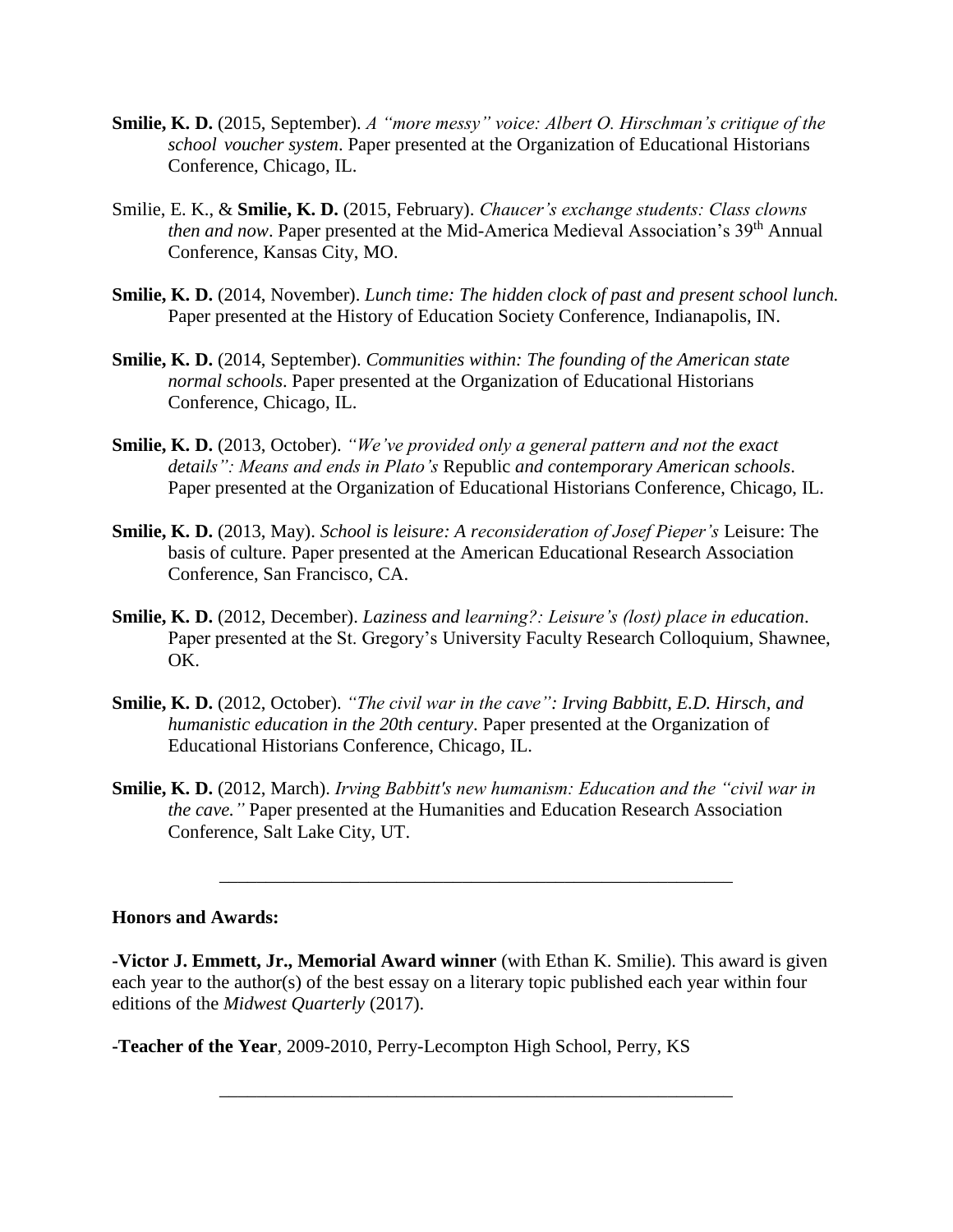# **Courses Taught:**

## **Missouri Western State University (2013-present)**

EDU 202 Introduction to Education EDU 304 Applied Methods and Management EDU 311 Secondary Reading Techniques EDU 312 Secondary Reading Techniques Practicum EDU 365 Instructional Methods for the K-12 Learner EDU 404 Secondary Student Teaching Seminar EDU 430 Teaching Students with Reading Deficits EDU 510 Introduction to Research in Education (Graduate) EDU 511 Content Area Literacy (Graduate) EDU 521 Teaching Students with Reading Deficits (Graduate) EDU 611 Research Development and Literature Analysis (Graduate) ENG 112 Honors Composition & Rhetoric

## **St. Gregory's University (2011-2013)**

ED 3012 Foundations of Teaching ED 4322 Student Teaching Seminar EN 1113 English Composition I EN 1323 English Composition II EN 3233 Young Adult Literature EN 3263 Secondary Teaching Methods EN 3313 Shakespeare EN 3423 Survey of English Literature I HU 1112 Tradition and Conversations in Western Civilization I HU 1122 Tradition and Conversations in Western Civilization II HU 2122 Tradition and Conversations in Western Civilization IV SO 4013 Language and Society

# **Graduate Committees:**

Missouri Western State University- Masters of Applied Science in Assessment (MAS)

\_\_\_\_\_\_\_\_\_\_\_\_\_\_\_\_\_\_\_\_\_\_\_\_\_\_\_\_\_\_\_\_\_\_\_\_\_\_\_\_\_\_\_\_\_\_\_\_\_\_\_\_\_\_\_\_

\_\_\_\_\_\_\_\_\_\_\_\_\_\_\_\_\_\_\_\_\_\_\_\_\_\_\_\_\_\_\_\_\_\_\_\_\_\_\_\_\_\_\_\_\_\_\_\_\_\_\_\_\_\_\_\_

**Director**, 10 Master's Students' Capstone Committees

**Member**, 16 Master's Students' Capstone Committees

# **Accreditation Experience:**

Council for the Accreditation of Educator Preparation (CAEP) Certification, 2016-present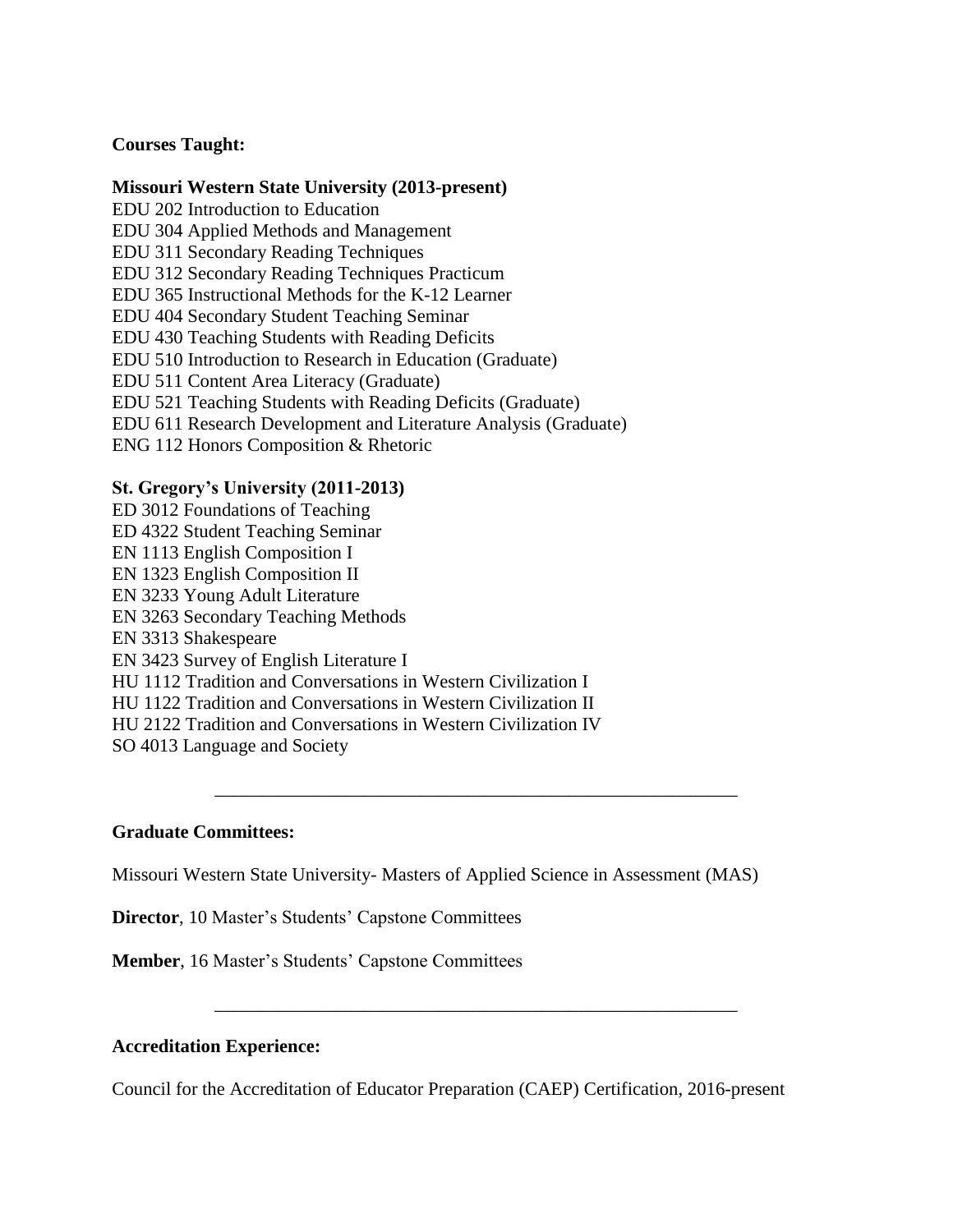CAEP Site Visitor, Brigham Young University, 2021

CAEP Site Visitor, Lindsey Wilson College, 2018

CAEP Site Visitor, University of Denver, 2017

## **Service:**

*Selected University*

Chair, University Promotion and Tenure Committee, Current

Member, University Promotion and Tenure Committee, Fall 2018-Spring 2020

Member, University Master Academic Plan Committee, Fall 2020-Spring 2021

Member, University Assessment Committee, Spring 2016-Spring 2020

Member, Undergraduate Curriculum Committee, Fall 2014-Spring 2017 -Secretary (2015-16 AY)

Member, State-wide Missouri Pre-Service Teacher Assessment Committee (Spring 2016-Spring 2017)

\_\_\_\_\_\_\_\_\_\_\_\_\_\_\_\_\_\_\_\_\_\_\_\_\_\_\_\_\_\_\_\_\_\_\_\_\_\_\_\_\_\_\_\_\_\_\_\_\_\_\_\_\_\_\_\_\_\_

#### *Selected Departmental*

Author, Education Department's Annual Assessment Plan, Summer 2016

Author, Title II Report, 2013-2016

Author, Professional Education Data System for the American Association for Teacher Education (PEDS) Report, 2013-2015

Member, Scholarship Committee, 2016-present

*Selected Professional* 

Editorial Review Board Member, *American Educational History Journal*, 2017-2019

Reviewer, *Educational Theory*, 2022